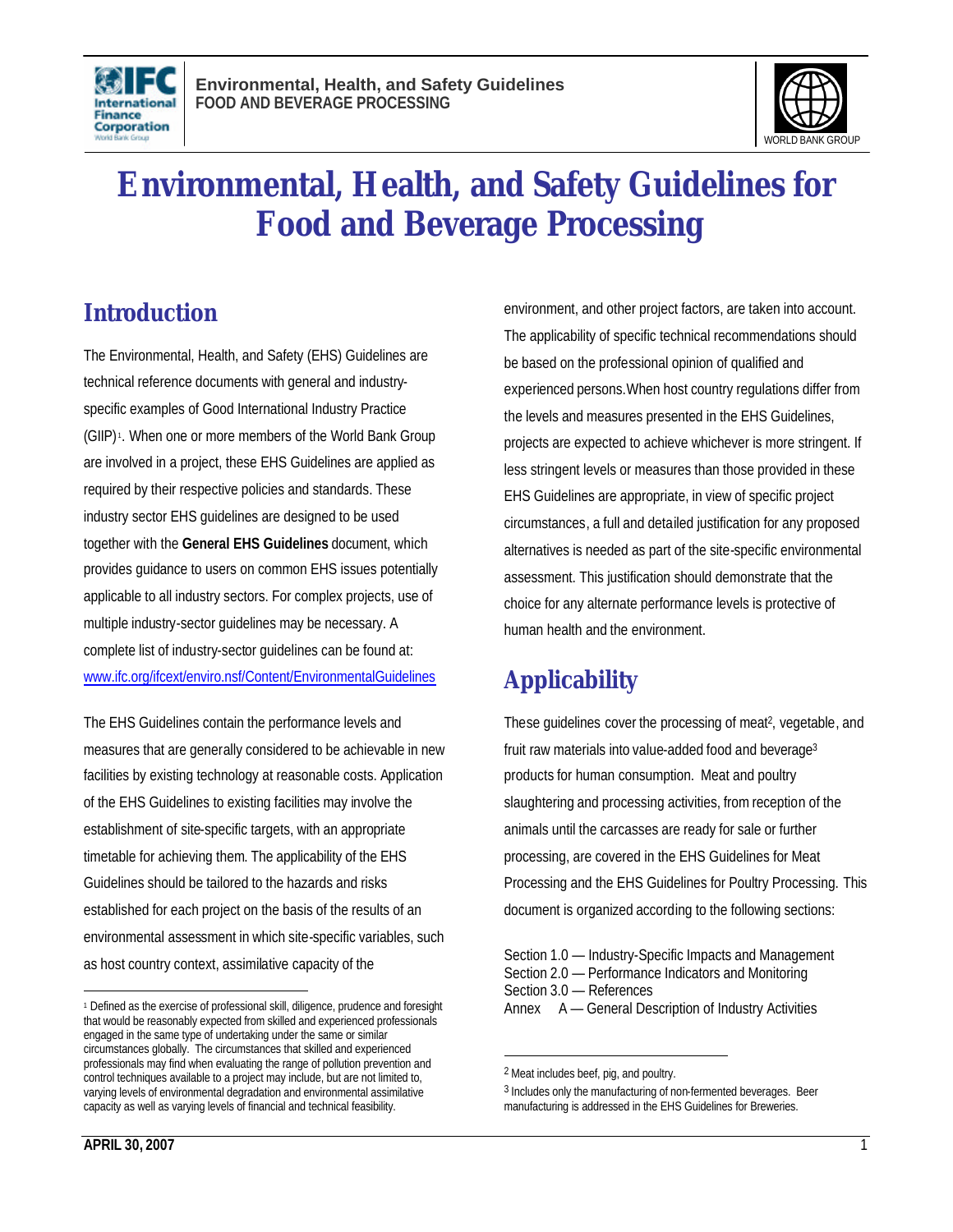



# **1.0 Industry Specific Impacts and Management**

The following section provides a summary of EHS issues associated with food and beverage processing, which occur during the operational phase, along with recommendations for their management. Recommendations for the management of EHS issues common to most large industrial facilities during the construction and decommissioning phases are provided in the **General EHS Guidelines**.

### **1.1 Environment**

Essential tools for managing impacts while optimizing water, energy, and resource use and improving working practices involve the adoption of industry-specific good-manufacturing practice, quality management systems (including ISO 9000 series, ISO 22000), risk management systems (e.g., Hazard Analysis Critical Control Points, HACCP), and environmental management standards (e.g., ISO 14000).<sup>4</sup>

Environmental issues in food and beverage processing facilities primarily include the following:

- Solid waste
- **Wastewater**
- Energy consumption
- Emissions to air

#### **Solid Waste**

 $\overline{a}$ 

Depending on the raw materials, food and beverage processing activities may generate significant volumes of organic,

putrescible solid waste in the form of inedible materials and rejected products fromsorting, grading and other production processes.<sup>5</sup> Where meat products are the raw material, solid waste generated during processing may include organic materials that have the potential to significantly impact food safety due to the proliferation of pathogenic microorganisms.<sup>6</sup>

Recommended measures to prevent and control solid waste generation include the following:

- Minimize inventory storage time for raw materials to reduce losses from putrefaction;
- Monitor and regulate refrigeration and cooling systems during storage and processing activities to minimize product loss, optimize energy consumption, and prevent odors;
- Consider use of enclosure techniques to minimize damage to raw materials stored outdoors;
- Monitor and optimize process yields, e.g. during manual grading or cutting activities, and encourage the most productive employees to train others in efficient processing.
- Clean, sort, and grade raw foodstuffs at an early stage (e.g. at the farm site), in order to reduce organic waste and substandard products at the processing facility;
- Contain solid waste in dry form and consider disposal through composting and / or use for soil amendment;
- Organic and non-organic debris / soil, solid organic matter, and liquid effluents, including sludge from wastewater

<sup>4</sup> HACCP is for the systematic identification and management of risks associated with the production and distribution of foodstuffs. ISO 22000:2005 covers requirements for a food safety management system in which an organization in the food chain demonstrates its ability to control food safety impacts to ensure that food is safe at the time of human consumption. ISO 9000 series is an international standard for the certification of manufacturing and quality management systems; ISO 14001 is an international standard for the certification of environmental management systems.

 5 For example, mushrooms have a low wastage factor (around 3 – 5 percent) whereas the wastage factor for sweet corn kernel processing is much higher (around 50-60 percent). United Nations Environment Programme (UNEP). 2004. Working Group for Cleaner Production in the Food Industry. Fact Sheet 3: Food Manufacturing Series. Food and Beverage Processing.

<sup>6</sup> The proportion of animal by-products in food processing activities in relation to their carcass weight ranges from approximately 8 to 16.5 percent for pig, 7 to 8 percent for poultry, and 12 percent for beef. European Union (EU) Commission. 2006. Directorate General Joint Research Council (JRC) Institute for Prospective Technological Studies. Integrated Pollution Prevention and Control Reference Document on Best Available Techniques in the Food, Drink and Milk **Industries**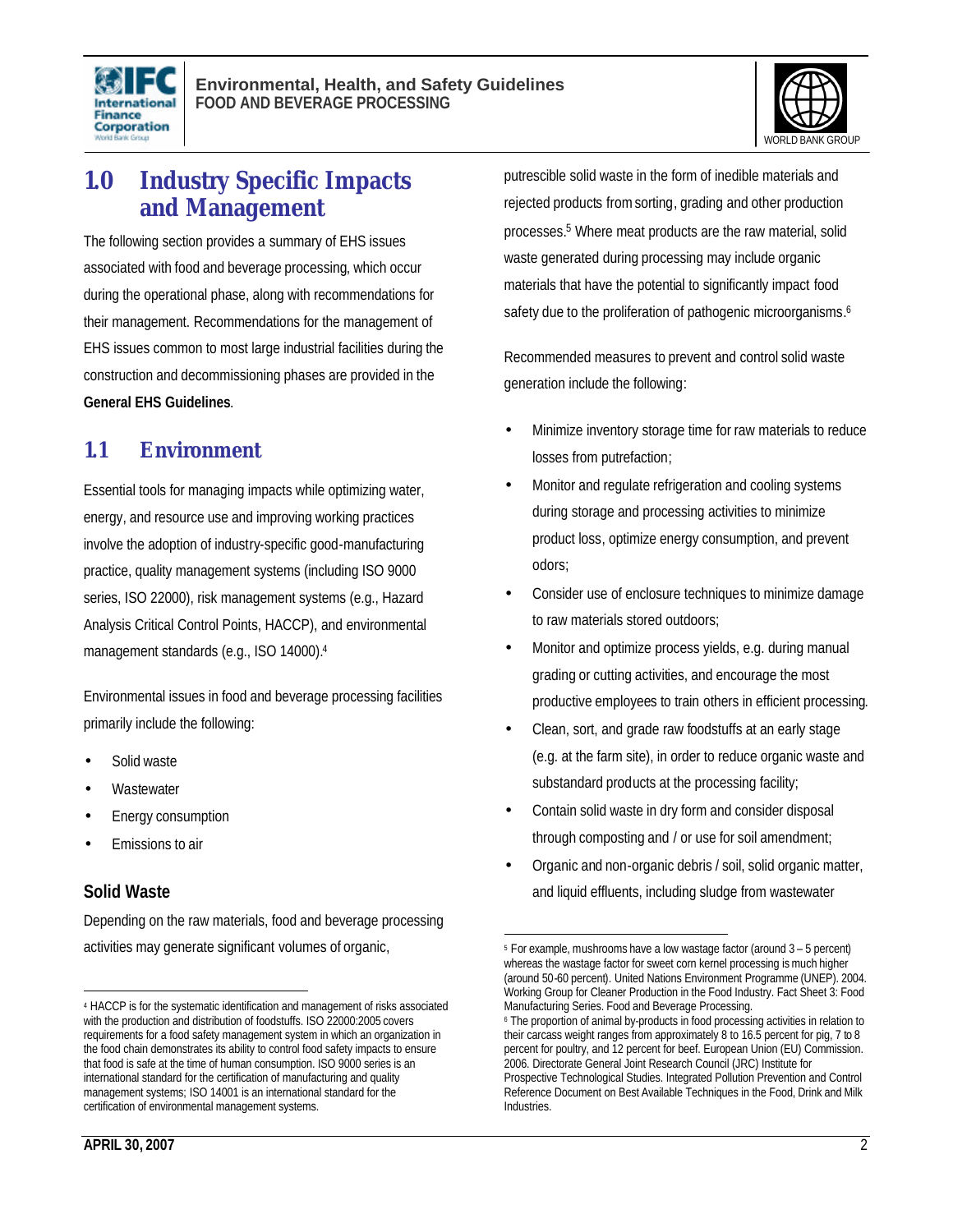



treatment, which remain after the implementation of waste prevention strategies should be recycled as a soil amendment (based on an assessment of potential impacts to soil and water resources) or other beneficial uses such as energy production;

- Collect and reuse rejected raw materials for manufacturing other products;7
- Provide leak-proof containers for collected solid and liquid waste;
- Segregating individual by-products from each other and from waste to maximize their use and minimize waste.

#### **Wastewater**

#### *Industrial Process Wastewater*

Effluent streams from food and beverage processing may have a high biochemical and chemical oxygen demand (BOD and COD) resulting from organic wastes entering into the wastewater stream, and from the use of chemicals and detergents in various processes including cleaning (discussed below). In addition, effluent may contain pathogenic bacteria, pesticide residues, suspended and dissolved solids such as fibers and soil particles, nutrients and microbes, and variable pH. The effluent load should be reduced by preventing raw materials, intermediates, product, by-product and wastes from unnecessarily entering the wastewater system, as discussed in the solid waste section above.

#### *Process Wastewater Treatment*

Techniques for treating industrial process wastewater in this sector include grease traps, skimmers or oil water separators for separation of floatable solids; flow and load equalization; sedimentation for suspended solids reduction using clarifiers; biological treatment, typically anaerobic followed by aerobic treatment, for reduction of soluble organic matter (BOD); biological nutrient removal for reduction in nitrogen and phosphorus; chlorination of effluent when disinfection is required; dewatering and disposal of residuals; in some instances composting or land application of wastewater treatment residuals of acceptable quality may be possible. Additional engineering controls may be required to contain and neutralize nuisance odors.

Management of industrial wastewater and examples of treatment approaches are discussed in the **General EHS Guidelines**. Through use of these technologies and good practice techniques for wastewater management, facilities should meet the Guideline Values for wastewater discharge as indicated in the relevant table of Section 2 of this industry sector document.

#### *Other Wastewater Streams & Water Consumption*

Guidance on the management of non-contaminated wastewater from utility operations, non-contaminated stormwater, and sanitary sewage is provided in the **General EHS Guidelines**. Contaminated streams should be routed to the treatment system for industrial process wastewater. Food and beverage processing activities (e.g. washing, internal transport of raw materials using water, cooling of blanched foods, and general equipment cleansing) may consume large quantities of water.<sup>8</sup> In addition to the recommendations on water conservation included in the **General EHS Guidelines**, industry specific measures include the following:

l

<sup>7</sup> Secondary products may include jams and cut products, such as coleslaws; sauerkraut; orange peels for use in dietary fiber supplements; potato pulp for production of biofuel; onion material for onion oil production, fructooligosaccarides, pectic polysaccharides, and low-lignin dietary fiber; animal waste for production of animal feeds with strict recognition of biosafety considerations; and use of bones, fat, and other by-products from meat as raw material for glue, detergents, gelatin, and other materials.

<sup>1</sup> <sup>8</sup> Water demands in meat processing are diverse and may, depending upon the specific operation, include thawing of frozen materials, continuous equipment, boot, apron and clothing washing and disinfection as well as generation of steam and process heat, and cooling processes.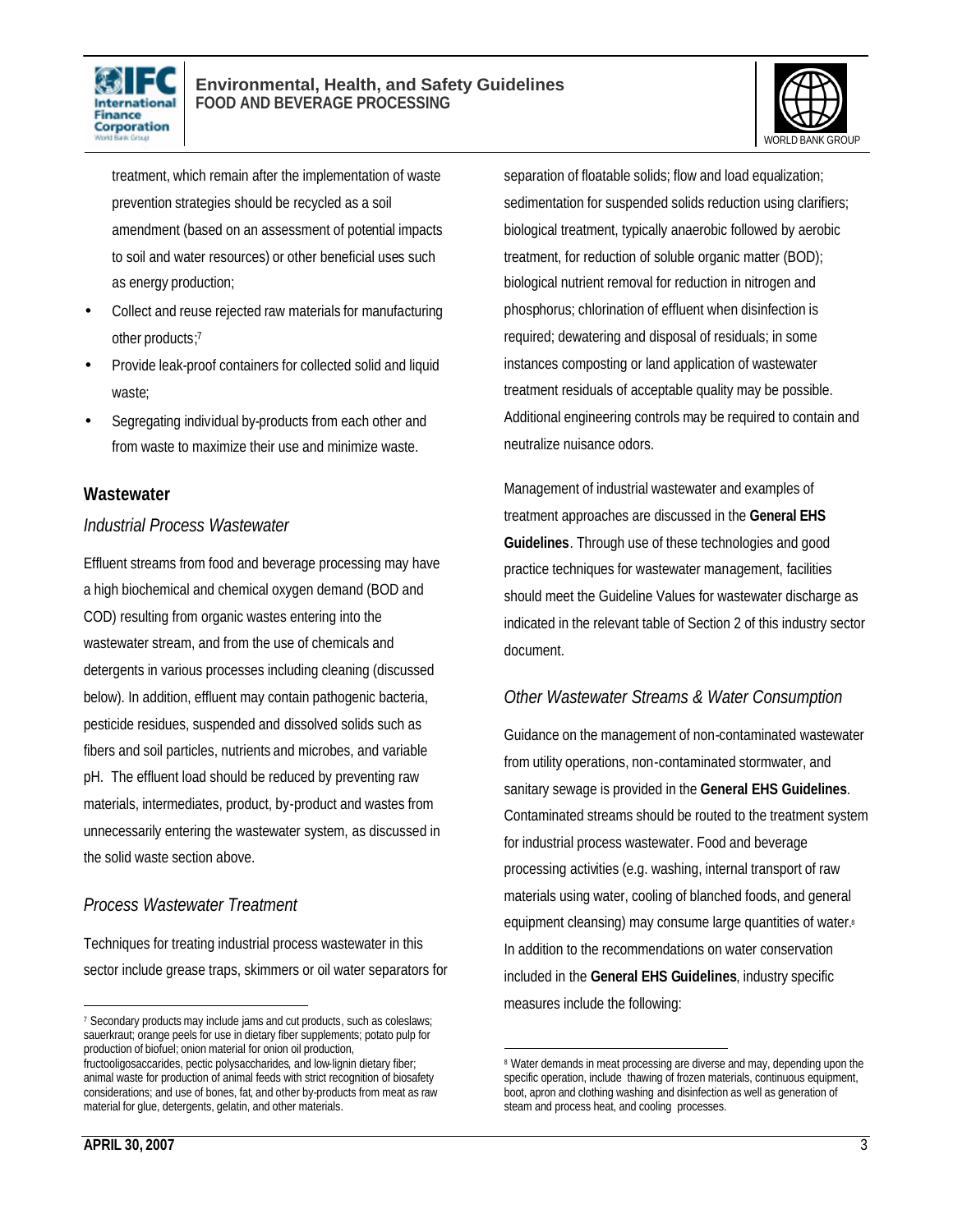



- Minimize water consumed during production processes:
	- o Optimize product conveying systems to reduce contact of raw material and product with water, for example by using dry instead of wet conveying systems. Optimize process line operations to avoid spills of raw materials and water, reducing the need to wastewater treatment and associated energy consumption;
	- o Use dry methods, such as air classifiers, magnetic separators and vibration over sieving and screening devices, for the primary cleaning of robust raw materials with low moisture content;
	- o Where feasible, use a continuous / batch steam or a dry caustic process for peeling activities, or alternatively, consider dry caustic peeling;
	- o Minimize rate of make-up supply to continuously overflowing tanks, flumes etc.
	- o Use taps with automatic shut-off valves and use high water pressure and optimized nozzles,
	- o Use counter-current wash techniques for primary wash of raw materials;
	- o Implement dry clean of equipment with scraper or broom before cleaning with water
	- o Minimize wet transport (pumping) of waste
- Reuse water streams in the production processes to the maximum extent possible while avoiding water contamination or compromising food safety:
	- o Separate and recirculate cooling water from process and waste water streams. Recirculate and reuse thawing water in a closed circuit provided this practice does not compromise food safety
	- o Recirculate fluming water used in vegetable transfer provided this practice does not compromise food safety
- o Return condensate for use as boiler feed water. Alternative uses for condensate include as a sprinkling agent for dust suppression or in general factory wash down (e.g. cleaning the floor)
- o Where feasible, recycle low grade wash water and reusing it for the primary wash of raw materials or for wet transport
- o Explore opportunities collection and use of storm water consistent with food safety requirements
- Review process lines and operations to identify opportunities to reduce the effluent load by minimizing contact with water at every stage of the process, to avoid contamination of the water and the need for consequent treatment, including:
	- Use dry methods (e.g. vibration or air jet) to clean raw materials
	- o Install grids to reduce or avoid the introduction of solid materials into the wastewater drainage system. Install trays to catch waste from trimming operations and juice / product on conveyors
	- o Ensure regular integrity testing of bulk storage tanks for product and waste
	- o Provide secondary containment for storage and process vessels to contain spills
	- o Adopt best-practice methods for plant cleaning, which can be manual or automated Clean In Place (CIP)<sup>9</sup> systems, using approved chemicals and (or) detergents with minimal environmental impact and compatibility with subsequent wastewater treatment processes.

1

<sup>9</sup> Automated CIP systems reduce chemical, water, and energy consumption and facilitate rinse recovery but may not be appropriate for all applications.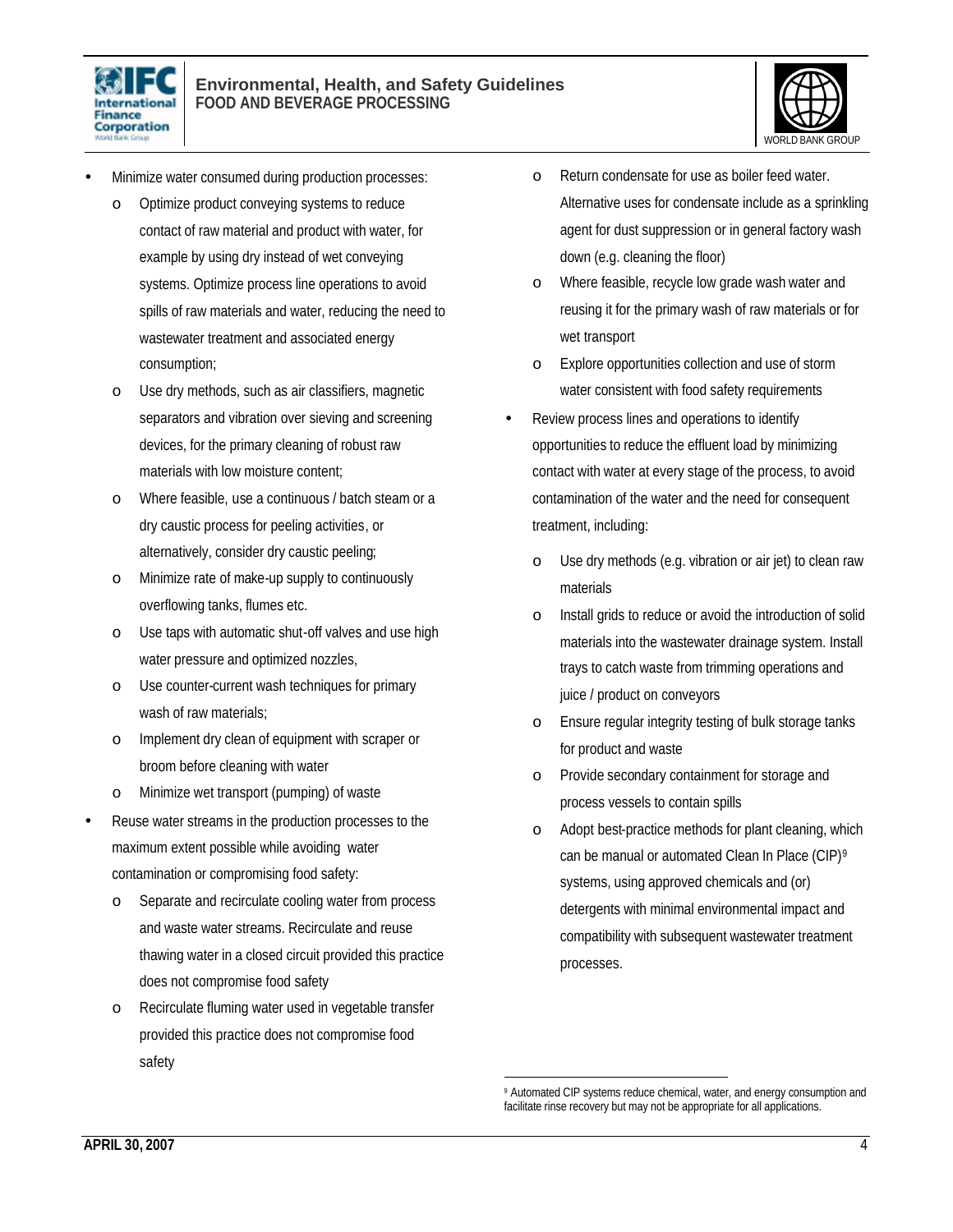



### **Energy Consumption**

Food and beverage processing activities may require high levels of thermal energy consumption in process heating, cooling, and refrigeration. In addition to the recommendations on energy conservation included in the **General EHS Guidelines**, industry specific measures include the following**10**:

- Implement operational, maintenance and housekeeping measures:
	- o Insulate refrigeration room/areas and use of automatically closing doors and airlocks
	- o Insulate refrigeration rooms / areas
- Optimize plant processes for energy efficiency:
	- o Use Combined Heat and Power (CHP) particularly in plants which have high heat and power demand for more than 5000 hours/year
	- o Reduce the size of refrigeration rooms where feasible, but still taking food safety into consideration
	- o Design plant layout to reduce pumping and conveyor belt transportation distances
	- o Ensure that fouling on heat transfer surfaces, for example in the sterilization process, is regularly cleaned to ensure optimum efficiency
	- o Avoid refrigeration of fruits, vegetables and byproducts intended for animal feed by storing outside in clean covered areas or in containers, when climate conditions and plant design allow
	- o Use high temperature pre-cooling before refrigerated cooling and freezing, for example, after blanching prechill products by passing them cold water before freezing. This is particularly cost –effective when liquid nitrogen freezing is used.
- Recover energy from thermal processes where possible. Heat recovery opportunities may include, for example<sup>11</sup>:
	- o Recovering heat from ovens, dryers, evaporators, pasteurizers and sterilizers.
	- o Maximizing regeneration efficiency in plate heat exchanger pasteurizers (regeneration efficiency up to 94 percent is possible)
	- o Recovering heat from condensed steam for blanching and steam peeling operations before it is discharged
	- o Using multi-effect evaporators in large scale evaporator applications.

#### **Emissions to Air**

The main air pollutants from food and beverage processing operations consist of particulate matter (PM) and odor. PM may arise from solids handling, solid reduction and drying. Odor may be released by thermal processing steps such as steam peeling, blanching and dehydrating and by microbial action in stored solid waste. In meat processing, odor may also be emitted from cooking and smoking activities. <sup>12</sup>

Management of emissions to air from combustion sources for electricity generation is addressed in the **General EHS Guidelines**.

#### *Particulate Matter*

Recommended techniques to prevent and control particulate matter emissions include<sup>13</sup>:

- Cover skips and vessels, and stockpiles, especially outdoors;
- Enclose silos and containers used for bulk storage of powders and fine materials;

1

 $\overline{a}$ 

<sup>11</sup> EC (2006)

<sup>12</sup> EC (2006)

<sup>13</sup> Based on Environment Agency. 2003. Environment and Heritage Service. Guidance for the Food and Drink Sector. Sector Guidance Note IPPC S6.20.

<sup>10</sup> EC (2006)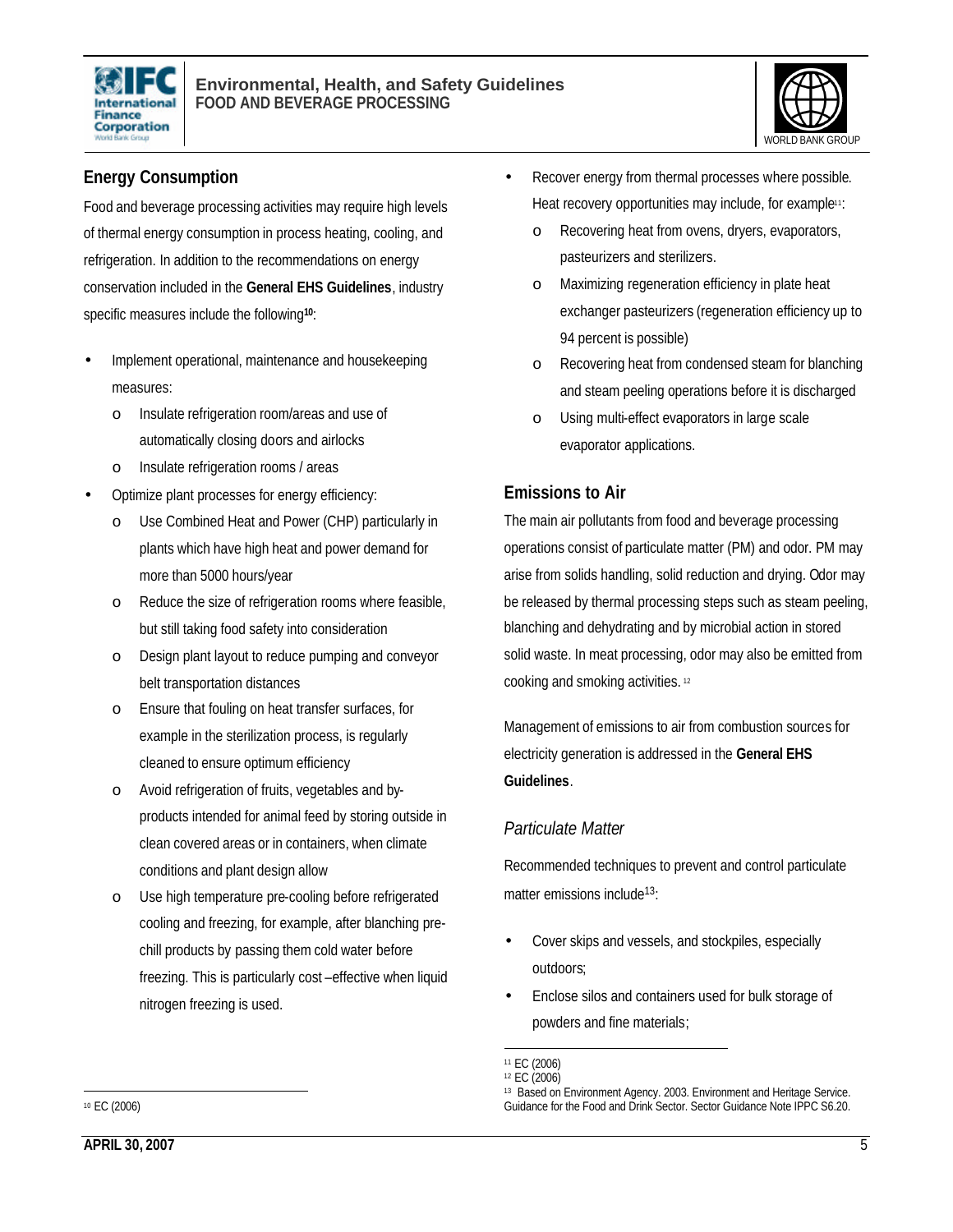



- Where enclosure is not feasible, use sprays, windbreaks, sweeping, sprinkling, and other stockpile management techniques to suppress dust ;
- Use closed conveyors equipped with filters to clean transport air prior to release;
- Use cyclones and, if necessary, and fabric filters to remove dust from exhaust air;
- Remove particulate matter from the gas stream using dry cyclones, venturi scrubbers, electrostatic precipitators (ESPs) or dry filter systems, as necessary.

#### *Odor*

Recommended techniques to prevent and control point source odor emissions include:

- Use exhaust stack heights that are consistent with Good Engineering Practice (GEP) as described in the **General EHS Guidelines**;
- If the plant is in close proximity to residential areas consider the use of wet scrubbers to remove odor emissions. Wet scrubbers are used to remove odors with a high affinity to water, such as ammonia emitted during the rendering process; and
- During the procurement of air emission systems for smoking units, it is best practice to install integrated systems that combine air cleaning, incineration, and heat recovery. Such systems are highly effective with regard to the reduction of odor emissions, production / energy efficiency;
- Recirculate exhaust gas from frying and other cooking operations to the burner.

Recommended techniques to prevent and control fugitive emissions of odor include:

- Minimize storage duration for solid waste to avoid putrefaction;
- Operate facilities under partial vacuum to prevent fugitive odor emission;
- Regular inspection of chilling and freezing equipment to monitor loss of refrigerants.

## **1.2 Occupational Health and Safety**

Occupational health and safety issues associated with the operation of food and beverage processing during the construction and decommissioning phases are discussed in the **General EHS Guidelines**. Hazards during the operational phase include the following:

- Physical hazards
- Exposure to noise
- Biological hazards
- Chemical hazards
- Exposure to heat and cold

#### **Physical Hazards**

Physical hazards include exposure to same-level fall hazards due to slippery conditions, the use of machines and tools, and collisions with internal transport equipment, such as forklift trucks and containers. Guidance on general workplace conditions, including design and maintenance of working and walking surfaces to prevent slips and falls, is presented in the **General EHS Guidelines**. Additional, industry-specific recommendations are presented below.

• Maintain walking and working surfaces clean and dry by preventing spillages through equipment design and operation, providing workers with anti slip footwear where still necessary;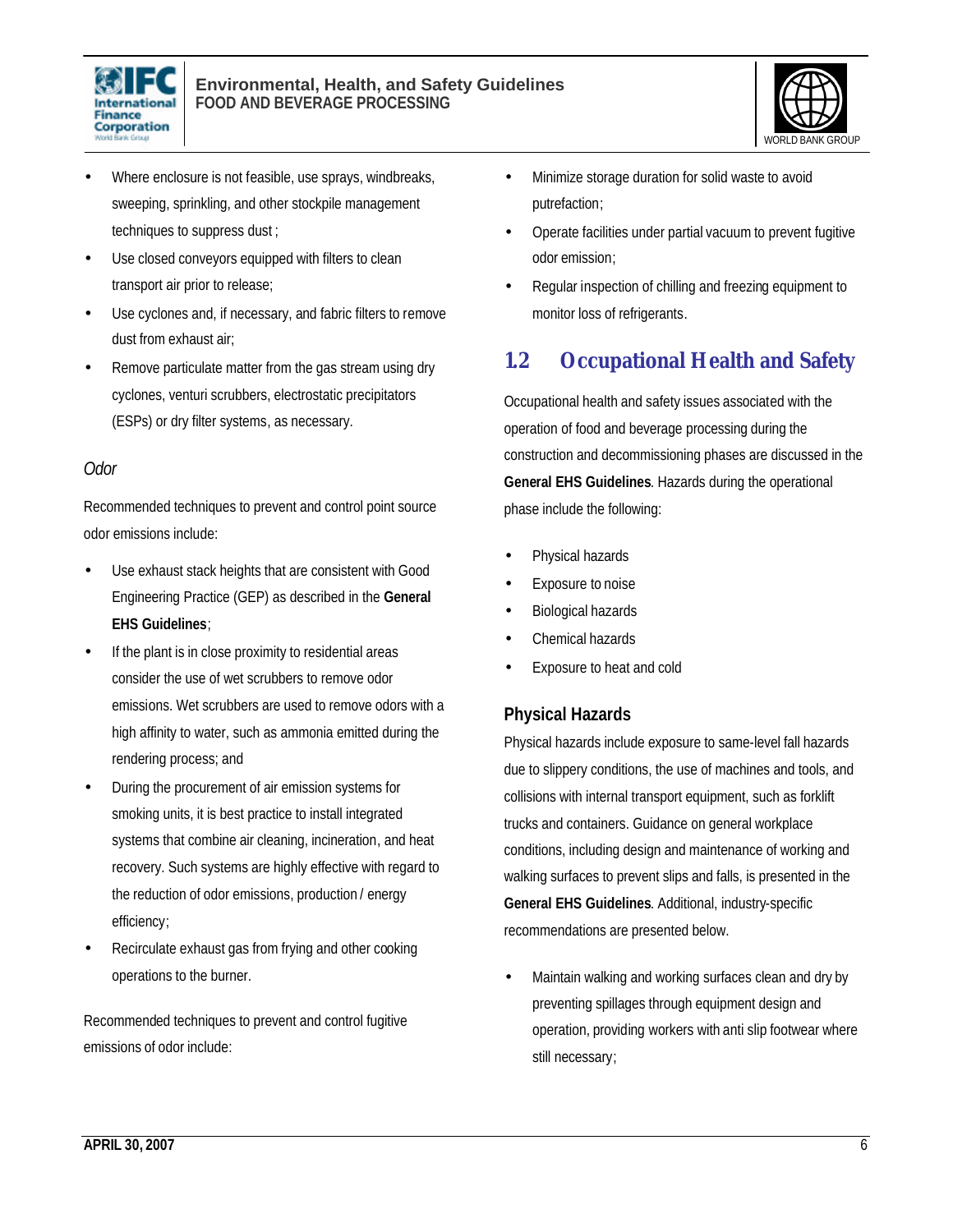



- Control of occupational risks at their source through implementation of engineering controls. Address residual risks based on hygiene and safety surveys and by providing workers with training in the proper use and maintenance of safety devises (including the proper use of machine safety devises) and personal protective equipment (PPE), such as hearing protection, and gloves, aprons etc. to avoid cuts, amputations, and other sharp instrument traumas;
- Ensure that the process layout reduces opportunities for process activities to cross paths, thus avoiding collisions and falls;
- Demarcate transport corridors and working areas and ensure the proper placement of handrails on platforms, ladders, and stairs;
- Prevent ingress of water;
- Ground all electrical equipment and installations;
- Prepare emergency plans and train staff for emergency situations.

#### *Lifting, Repetitive Work, and Work Posture Injuries*

Food and beverage processing activities may include a variety of situations in which workers can be exposed to lifting, carrying, repetitive work, and work-posture injuries. Such injuries may result from heavy manual lifting and repetitive work, including the operation of slicing and vacuum-packing machines and poor working postures caused by inadequate workstation and process activity design. Recommended management approaches to reduce these injuries are discussed in the **General EHS Guidelines**.

#### **Exposure to Noise**

A variety of operations in food and beverage processing units generate substantial noise levels, for example the canning plant, bottling machines, conveyors and blanching applications.

Recommended measures to prevent and control worker exposure to noise are discussed in the **General EHS Guidelines**.

### **Biological Hazards**

Exposure to biological and microbiological agents may be associated with inhalation and ingestion of dust and aerosols. Dust from the ingredients used in food and beverage processing and high levels of humidity may cause skin irritation or other allergic reactions.

Recommendations for the prevention and control of exposures to biological hazards specific to food and beverage processing include the following:

- Avoid dust- and aerosol-generating activities (such as use of compressed air or high-pressure water for cleaning) and, where they cannot be avoided, provide proper ventilation of enclosed or semi-enclosed areas to reduce or eliminate exposure to dust and aerosols;
- Install exhaust ventilation equipped with filters, cyclones, etc., at sources of dust;
- Provide workers with PPE that is appropriate for the process activity, e.g. masks and gloves;
- Ensure physical segregation of work and welfare facilities to maintain worker personal hygiene.

### **Chemical Hazards**

Exposure to chemicals (including gases and vapors) typically involves chemical-handling activities related to cleaning operations, disinfection of process areas and use of preservatives in long-term food storage, in addition to the maintenance of heating (thermal oils) and cooling systems (ammonia). Recommended measures to prevent and control exposure to chemicals are discussed in the **General EHS Guidelines**.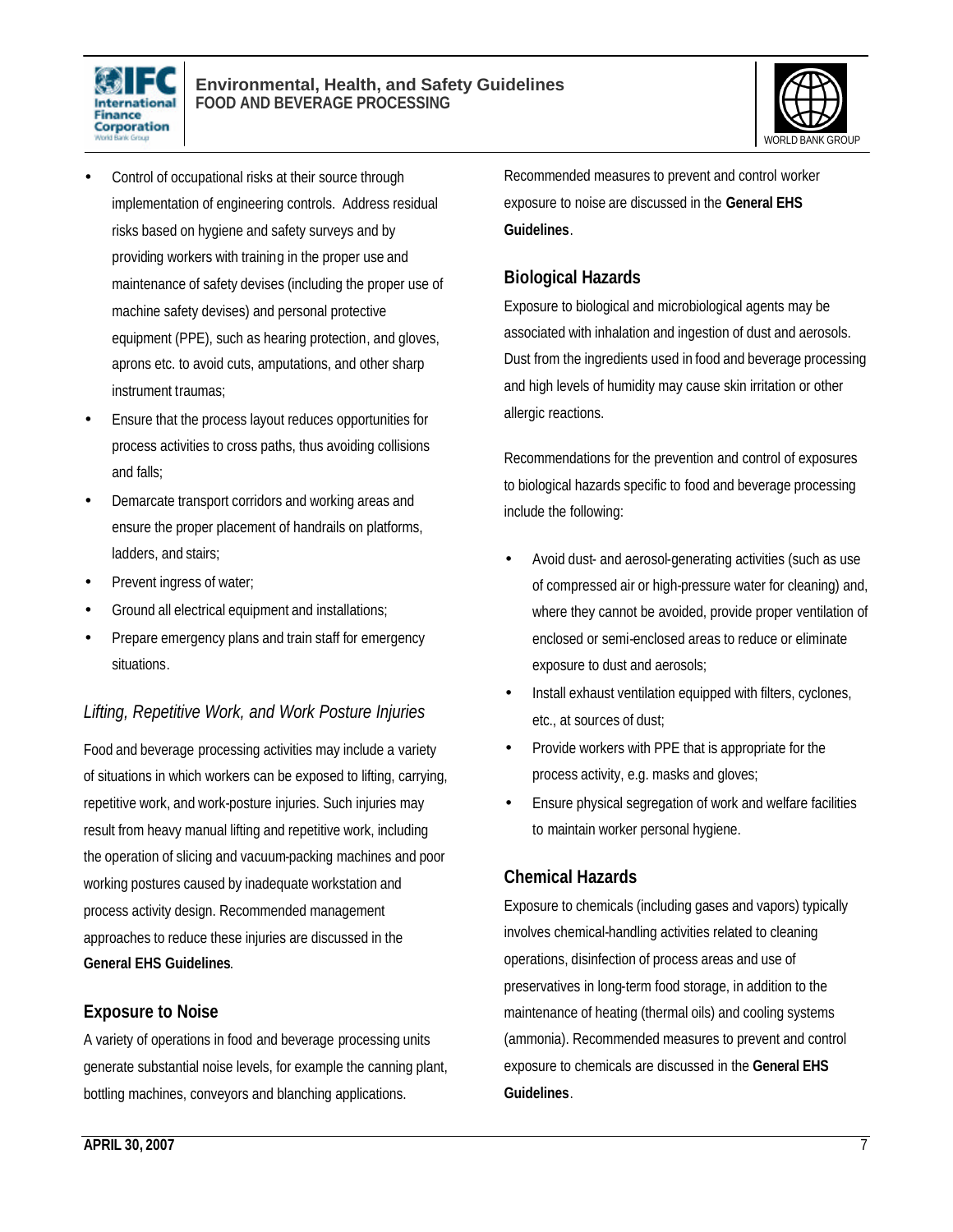



Food and beverage processing sites usually have large refrigeration systems, which often use ammonia as a primary refrigerant, and may have secondary refrigerants such as glycols or brines. Ammonia is a toxic substance and can form explosive mixtures with air. Guidance on the safe use of ammonia and other refrigerants is readily available from professional refrigeration institution<sup>14</sup> and should be considered.

#### **Heat and Cold**

Food and beverage processing may create changing temperature conditions due to activities such as heat treatment, chilling and freezing. Workers may be exposed to heat from steam peeling, pasteurization, and canning processes and exposed to low temperatures in refrigerated areas / rooms. Irradiation dosing to extend the shelf-life of fruits and vegetables should be monitored for occupational exposure to radiation. Recommended measures to prevent and control exposure to heat, cold, and radiation are discussed in the **General EHS Guidelines**.

### **1.3 Community Health and Safety**

Community health and safety impacts during the construction and decommissioning of food and beverage processing facilities are common to those of most industrial facilities and are discussed in the **General EHS Guidelines.** Industry-specific issues with the potential to impact the community are those associated with hygiene and food safety.

#### **Process, Equipment, and Staff Hygiene**

The design of the processing plant should be organized to ensure that products move from "dirty" to "clean" areas to avoid recontamination. Employee movement within the facility should be opposite to the flow direction of products (i.e. from "clean" towards "dirty" zones). Cleaning activities during processing will depend on the particular production and processing systems. Daily cleaning and disinfection should comprise:

- Ensuring proper equipment clearance for cleaning
- Removal of solid waste
- Pre-rinsing with water
- Application of detergent(s)
- Rinsing
- **Disinfection**
- Post rinsing
- Post treatment

Staff should be trained in food safety issues and should follow established procedures for hand washing, working attire (clothes, shoes, gloves and hair coverage), and how to handle injuries and diseases.

#### **Food Safety Impacts and Management**

A food product recall caused by contaminated or adulterated food products can devastate a viable business. If a company can trace its products to specific lot numbers, then recall is a matter of removing all foods associated with those numbers. With a robust food safety program in place, a company can protect itself from product adulteration, contamination, and the impacts of food recalls.

Food and beverage processing should therefore be performed according to internationally recognized food safety standards consistent with the principles and practices of Hazard Analysis Critical Control Points (HACCP)<sup>15</sup>; and Codex Alimentarius<sup>16</sup>.

 $\overline{a}$ <sup>14</sup> See the Institute of Refrigeration (IOR) for guidelines on the safe design of ammonia and other refrigeration systems, as well as safe handling of ammonia. Also, the American Society of Heating, Refrigerating and Air-Conditioning Engineers (ASHRAE).

<sup>1</sup> <sup>15</sup> International Organization for Standardization (ISO) (2005)

<sup>16</sup> Food and Agriculture Organization of the United Nations (FAO) and World Health Organization (WHO) (1962-2005)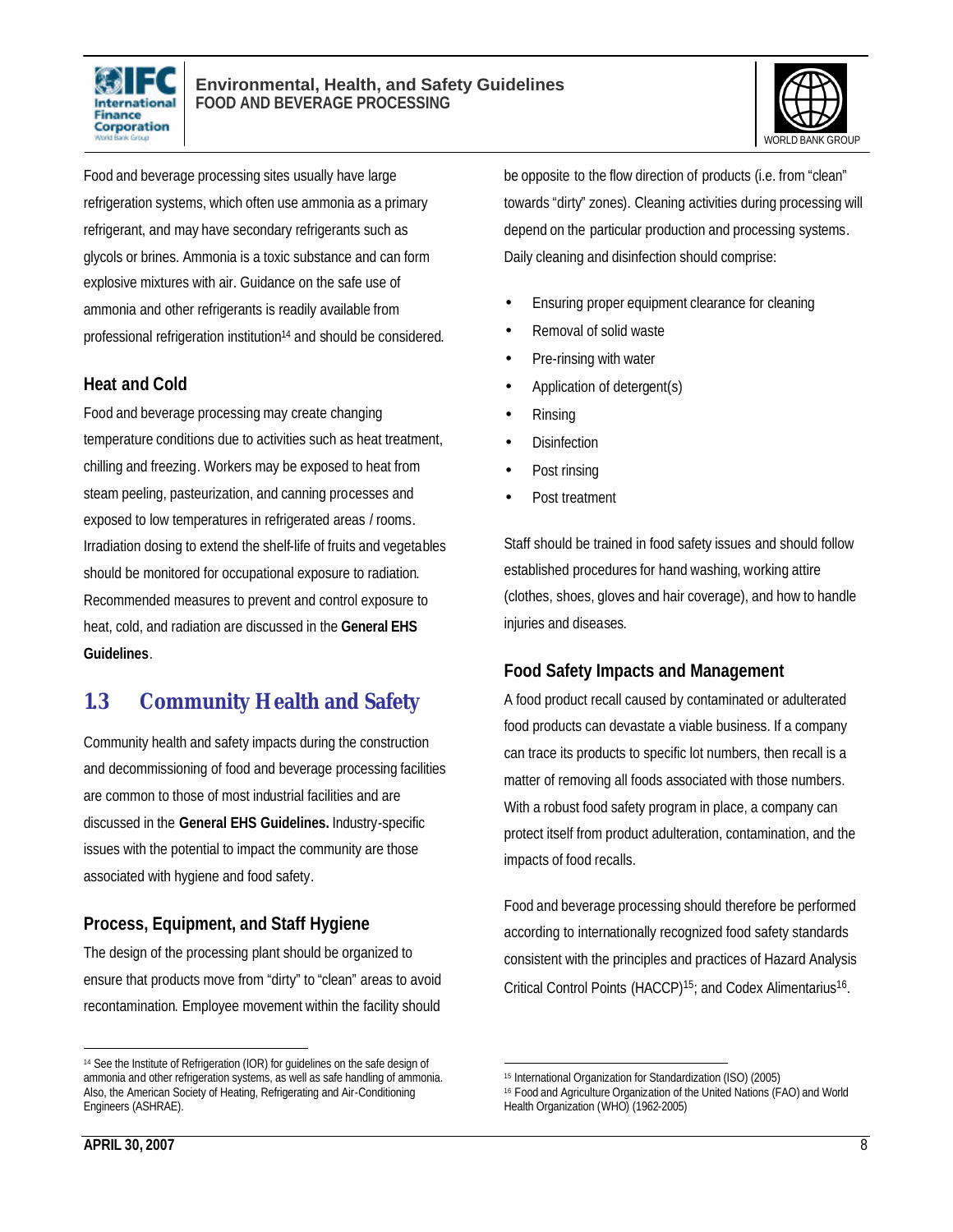



The Codex Alimentarius provides Current Official Standards for a range of specific products from the food and beverage processing sector including canned, quick frozen, and whole fresh food products. In addition the Codex Alimentarius provides Current Official Standards for general and specific manufacturing steps in the production process, for example General Principles of Food Hygiene, Recommended International Code of Hygienic Practice for Canned Food and Beverage Products and the Recommended International Code of Practice for the Packaging and Transport of Tropical Fresh Food and beverages. In general, recommended food safety principles include:

- Strictly maintain cold chains and other preservation processes;
- Full institutionalization of HACCP prerequisites as well as Standard Operational Procedures, including:
	- o Sanitation
	- o Good Manufacturing Practice (GMP)
	- o Pest control
	- o Chemical control
	- o Allergen control
	- o Staff hygiene and education
	- o Customer complaints mechanism
	- o Traceability and reuse

# **2.0 Performance Indicators and Monitoring**

### **2.1 Environment**

#### **Emissions and Effluent Guidelines**

Table 1 presents effluent guidelines for this sector. Guideline values for process emissions and effluents in this sector are indicative of good international industry practice as reflected in relevant standards of countries with recognized regulatory

frameworks. These guidelines are achievable under normal operating conditions in appropriately designed and operated facilities through the application of pollution prevention and control techniques discussed in the preceding sections of this document. These levels should be achieved, without dilution, at least 95 percent of the time that the plant or unit is operating, to be calculated as a proportion of annual operating hours. Deviation from these levels in consideration of specific, local project conditions should be justified in the environmental assessment.

Effluent guidelines are applicable for direct discharges of treated effluents to surface waters for general use. Site-specific discharge levels may be established based on the availability and requirements of publicly operated sewage collection and treatment systems or, if discharged directly to surface waters, on the receiving water use classification as described in the **General EHS Guidelines**.

Emissions from food processing activities are principally associated with particulate matter (PM) and odor. PM and odor emissions from point sources such as ventilation exhaust systems and smoking units should be released through GEPdesigned stacks. Smoking unit emissions of PM should typically not exceed 50 mg/Nm3. Combustion source emissions guidelines associated with steam- and power-generation activities from sources with a capacity equal to or lower than 50 MWth are addressed in the **General EHS Guidelines** with larger power source emissions addressed in the Thermal Power EHS Guidelines. Guidance on ambient considerations based on the total load of emissions is provided in the **General EHS Guidelines**.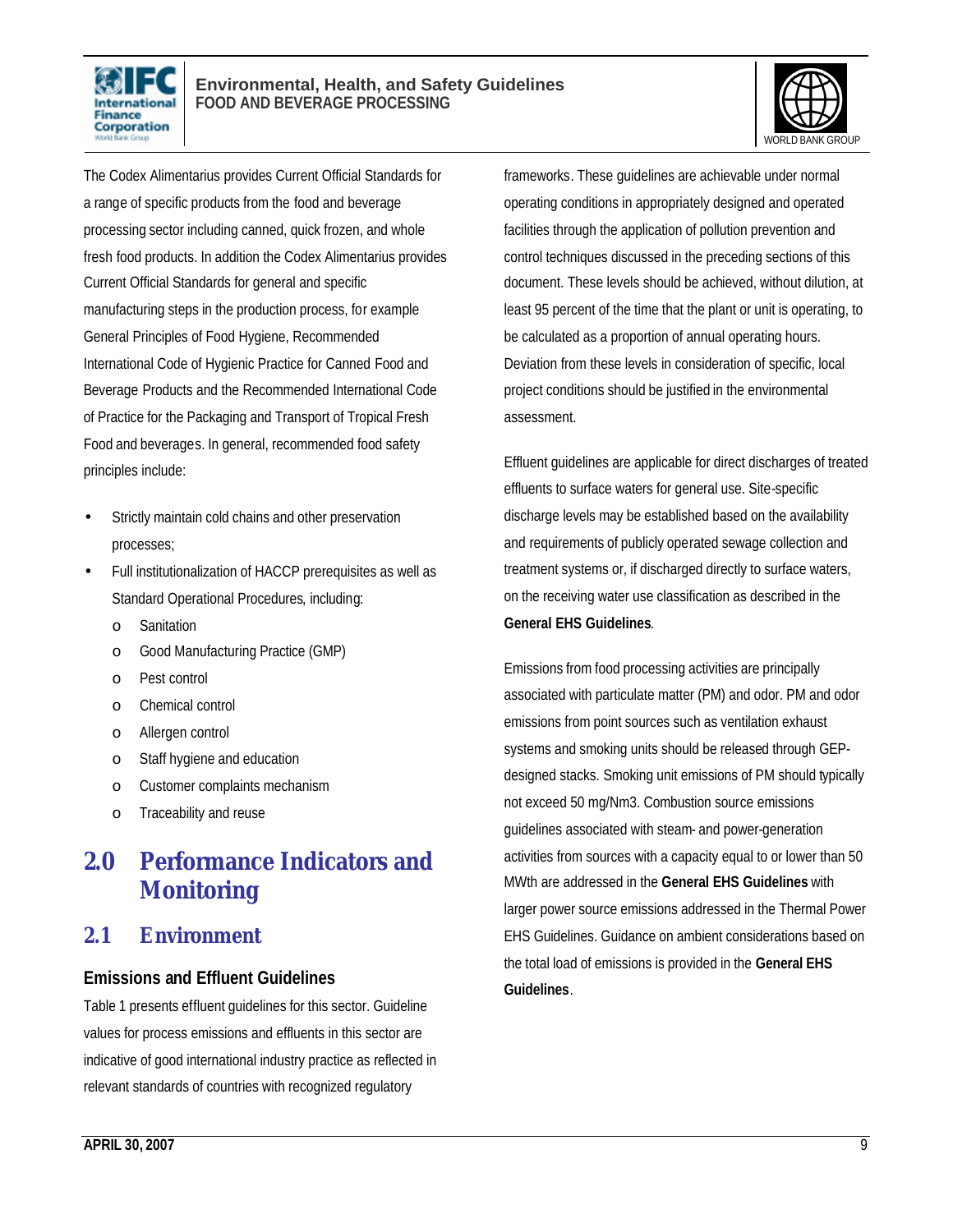



| Table 1. Effluent levels for food and beverage<br>processing |                                              |                        |  |  |
|--------------------------------------------------------------|----------------------------------------------|------------------------|--|--|
| <b>Pollutants</b>                                            | <b>Units</b>                                 | <b>Guideline Value</b> |  |  |
| рH                                                           | рH                                           | $6 - 9$                |  |  |
| BOD <sub>5</sub>                                             | mq/l                                         | 50                     |  |  |
| COD                                                          | mq/l                                         | 250                    |  |  |
| Total nitrogen                                               | mq/l                                         | 10                     |  |  |
| <b>Total phosphorus</b>                                      | mq/l                                         | $\mathfrak{D}$         |  |  |
| Oil and grease                                               | mq/l                                         | 10                     |  |  |
| <b>Total suspended solids</b>                                | mg/l                                         | 50                     |  |  |
| Temperature increase                                         | $\circ$ C                                    | < 3b                   |  |  |
| Total coliform bacteria                                      | MPN <sup>a</sup> / 100 ml                    | 400                    |  |  |
| Active Ingredients /<br><b>Antibiotics</b>                   | To be determined on a case specific<br>basis |                        |  |  |
| Notes:                                                       |                                              |                        |  |  |

a MPN = Most Probable Number

**b** At the edge of a scientifically established mixing zone which takes into account ambient water quality, receiving water use, potential receptors and assimilative capacity

#### **Table 2: Waste Generation in the Food and Beverage Processing Sector**

| Solid waste produced per<br>tonne of product | Unit | <b>Industry</b><br><b>Benchmark</b> |
|----------------------------------------------|------|-------------------------------------|
| Maize                                        | Kg   | 40                                  |
| Peas                                         | Kg   | 40                                  |
| Potatoes                                     | Kg   | 40                                  |
| <b>Broccoli</b>                              | Kg   | 200                                 |
| Carrots                                      | Kg   | 200                                 |
| <b>Strawberries</b>                          | Kg   | 60                                  |
| Apples                                       | Kg   | 90                                  |
| Peaches                                      | Кg   | 180                                 |

#### **Resource Use and Waste Generation**

Tables 2 and 3 provide examples of resource consumption indicators for energy, water, materials, and waste in this sector. Industry benchmark values are provided for comparative purposes only and individual projects should target continual improvement in these areas.

#### **Environmental Monitoring**

Environmental monitoring programs for this sector should be implemented to address all activities that have been identified to have potentially significant impacts on the environment, during normal operations and upset conditions. Environmental monitoring activities should be based on direct or indirect indicators of emissions, effluents, and resource use applicable to the particular project.

Monitoring frequency should be sufficient to provide representative data for the parameter being monitored. Monitoring should be conducted by trained individuals following monitoring and record-keeping procedures and using properly calibrated and maintained equipment. Monitoring data should be analyzed and reviewed at regular intervals and compared with the operating standards so that any necessary corrective actions can be taken. Additional guidance on applicable sampling and analytical methods for emissions and effluents is provided in the **General EHS Guidelines**.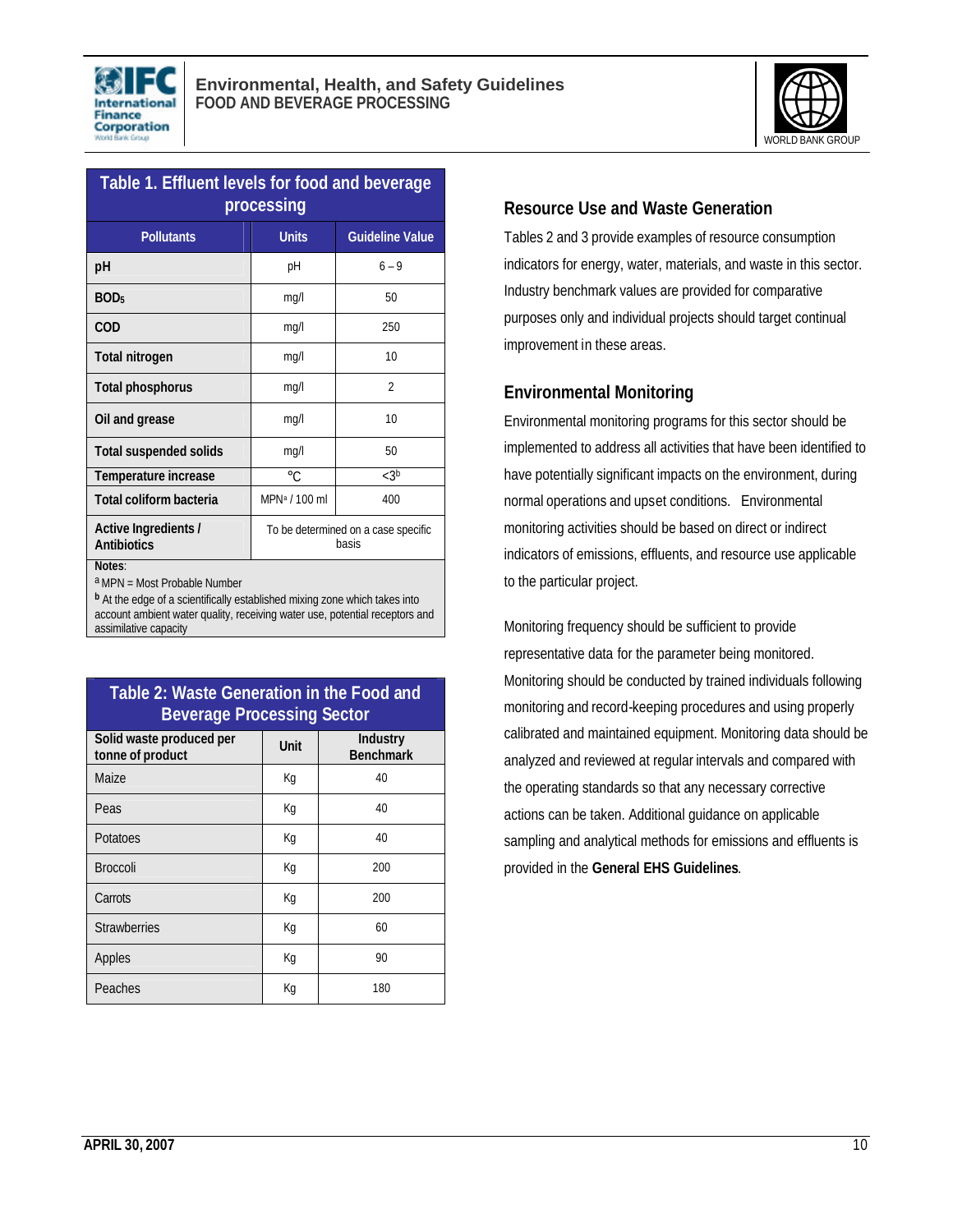



# **2.2 Occupational Health and Safety**

#### **Occupational Health and Safety Guidelines**

Occupational health and safety performance should be evaluated against internationally published exposure guidelines, of which examples include the Threshold Limit Value (TLV®) occupational exposure guidelines and Biological Exposure Indices (BEIs®) published by American Conference of Governmental Industrial Hygienists (ACGIH),17 the Pocket Guide to Chemical Hazards published by the United States National Institute for Occupational Health and Safety (NIOSH),<sup>18</sup> Permissible Exposure Limits (PELs) published by the Occupational Safety and Health Administration of the United States (OSHA),<sup>19</sup> Indicative Occupational Exposure Limit Values published by European Union member states,20 or other similar sources.

#### **Accident and Fatality Rates**

Projects should try to reduce the number of accidents among project workers (whether directly employed or subcontracted) to a rate of zero, especially accidents that could result in lost work time, different levels of disability, or even fatalities. Facility rates may be benchmarked against the performance of facilities in this sector in developed countries through consultation with published sources (e.g. US Bureau of Labor Statistics and UK Health and Safety Executive)<sup>21</sup>.

### **Occupational Health and Safety Monitoring**

The working environment should be monitored for occupational hazards relevant to the specific project. Monitoring should be

 $\overline{a}$ 

#### **Table 3: Resource and Energy Consumption in Food and Beverage Processing**

| Outputs per unit of product                                | Unit                                     | <b>Industry</b><br><b>Benchmark</b> |
|------------------------------------------------------------|------------------------------------------|-------------------------------------|
| <b>Electricity Consumption a</b>                           |                                          |                                     |
| Sorting of vegetables (carrots)                            |                                          | 8                                   |
| Caustic peeling of vegetables                              | kWh <sub>e</sub> /t frozen<br>vegetables | $\overline{2}$                      |
| Steam peeling of vegetables                                |                                          | 3.5                                 |
| Washing of vegetables (carrots)                            |                                          | 2.5                                 |
| Mechanical processing prior to<br>freezing (diced carrots) |                                          | 2.5                                 |
| Drum blanching in deep freezing<br>of vegetables           |                                          | $0.5 - 1.3$                         |
| Countercurrent water cooling of<br>vegetable               |                                          | $0.5 - 1.3$                         |
| Belt blancher with water cooler                            |                                          | $2 - 9$                             |
| Belt blancher with air cooling                             |                                          | $7 - 30$                            |
| <b>Water Consumption</b>                                   |                                          |                                     |
| Canned fruit                                               | m <sup>3</sup> /ton                      | $2.5 - 4.0$                         |
| Canned vegetables                                          |                                          | $3.5 - 6.0$                         |
| Frozen vegetables                                          |                                          | $5.0 - 8.5$                         |
| Fruit juices                                               |                                          | 6.5                                 |
| Jams                                                       |                                          | 6.0                                 |
| Potato processing: b<br>Range                              |                                          | $4.5 - 9.0$                         |
| Well managed                                               |                                          | 5.1                                 |
| Cooked Ham b                                               |                                          | $4 - 18$                            |
| Cured Ham b                                                |                                          | $2 - 20$                            |
| Sausages, ham, bacon, etc. b                               |                                          | $10 - 20$                           |

#### NOTES

a Tables 3.31 - 3.39. European Commission. IPPC. Reference Document on BAT in the Food Drink and Milk Industries. P. 169 - 177.

<sup>b</sup> Table 3.20: Water consumption for some processes in the food and beverage sector. European Commission. IPPC. Reference Document on BAT in the Food Drink and Milk Industries. P. 162.

designed and implemented by accredited professionals<sup>22</sup> as part

of an occupational health and safety monitoring program.

<sup>17</sup> Available at: http://www.acgih.org/TLV/ and http://www.acgih.org/store/

<sup>18</sup> Available at: http://www.cdc.gov/niosh/npg/

<sup>19</sup> Available at:

http://www.osha.gov/pls/oshaweb/owadisp.show\_document?p\_table=STANDAR DS&p\_id=9992

<sup>20</sup> Available at: http://europe.osha.eu.int/good\_practice/risks/ds/oel/

<sup>21</sup> Available at: http://www.bls.gov/iif/ and

http://www.hse.gov.uk/statistics/index.htm

 $\overline{a}$ <sup>22</sup> Accredited professionals may include Certified Industrial Hygienists, Registered Occupational Hygienists, or Certified Safety Professionals or their equivalent.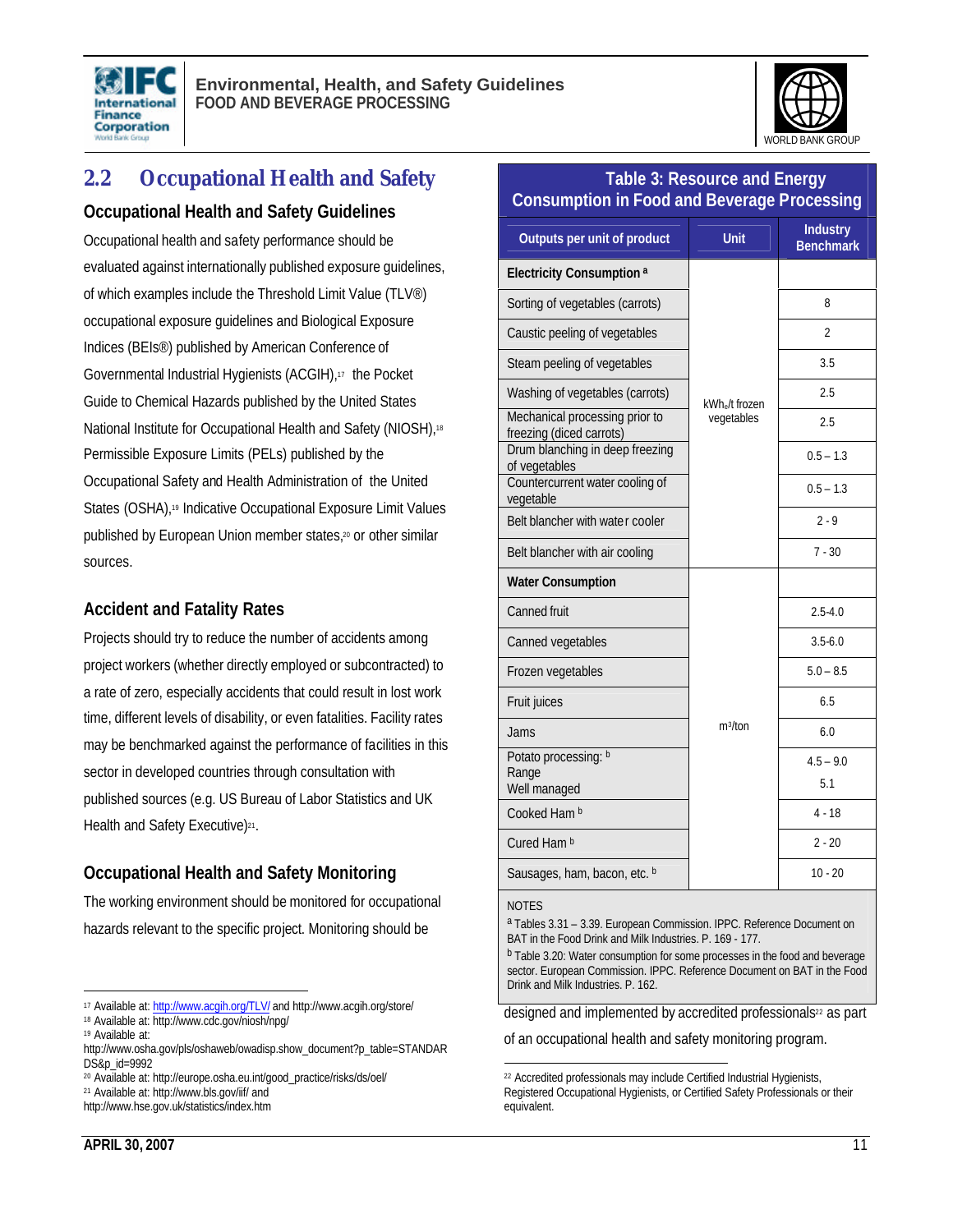



Facilities should also maintain a record of occupational accidents and diseases and dangerous occurrences and accidents. Additional guidance on occupational health and safety monitoring programs is provided in the **General EHS Guidelines**.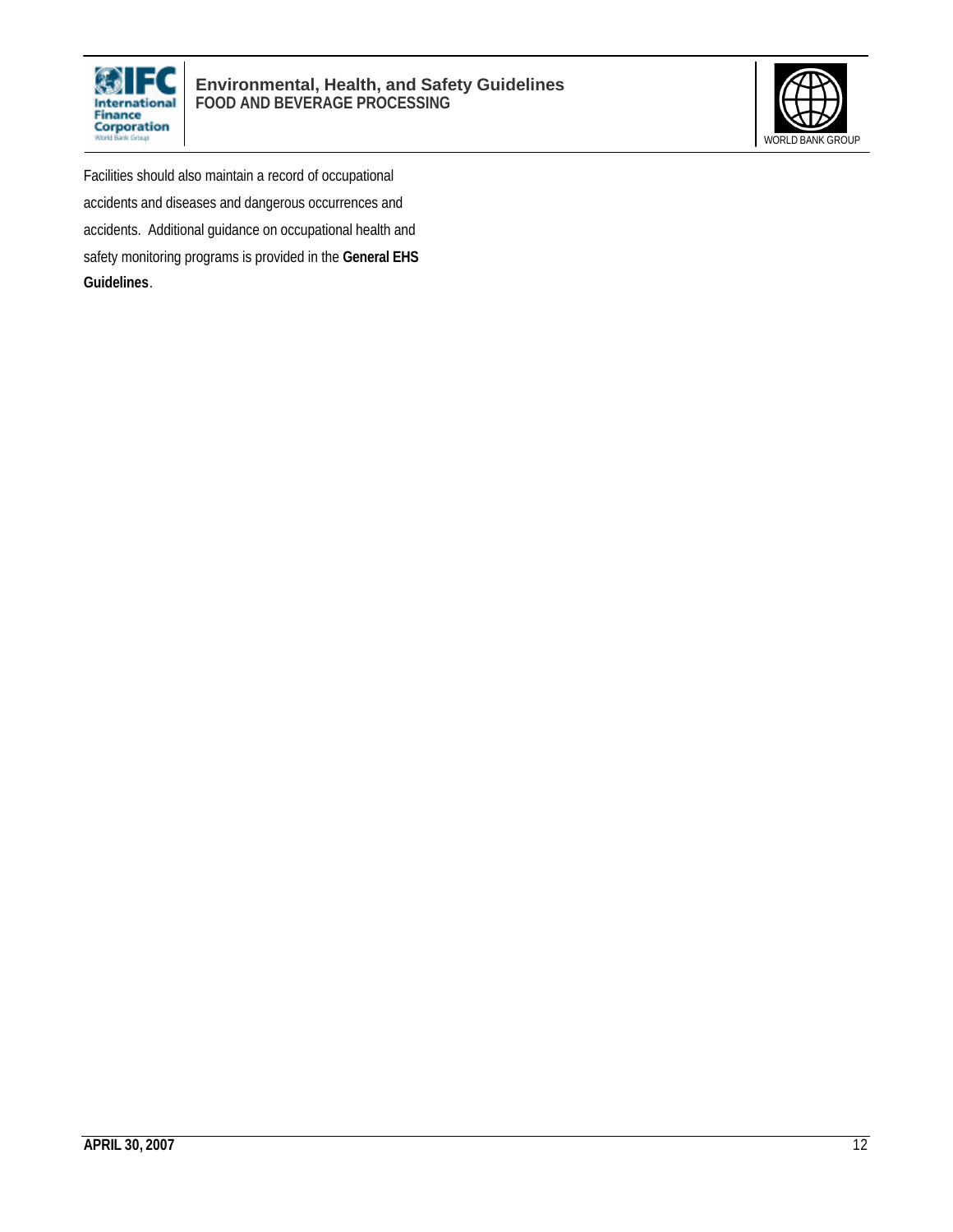



# **3.0 References and Additional Sources**

American Society of Heating, Refrigerating and Air-Conditioning Engineers (ASHRAE). http://www.ashrae.org/

Arbejdstilsynet (Danish Working Environment Authority). 2006. Konserves og drikkevarer mv. (Preserved foods and drinks). Arbejdsmiljøvejviser 39 – 2. udgave. Copenhagen: AT. Available at http://www.at.dk/sw5801.asp

Australian Government Department of Environment and Heritage (Environment Australia). 1999. National Pollutant Inventory (NPI). Emission Estimation Technique Manual for Food and Beverage Processing Industry. Canberra: Environment Australia.

Australian Government Department of Primary Industries and Water (DPIW). Tasmania. 2002. Emisión Limit Guidelines for Fruit & Vegetable Processing Activities that Discharge Pollutants into Fresh and Marine Waters. Hobart: DPIW. Available at: http://www.dpiw.tas.gov.au/inter.nsf/attachments/cdat-5ba9fv/\$file/guidelines%20for%20fruit%20and%20veg%20processing%20activiti es.pdf

European Commission (EC). 2006. Directorate General Joint Research Council (JRC) Institute for Prospective Technological Studies (IPTS). Integrated Pollution Prevention and Control Reference Document on Best Available Techniques in the Food, Drink and Milk Industries. Seville: IPTS. Available at http://www.jrc.es/home/index.htm

Food and Agriculture Organization of the United Nations (FAO) and World Health Organization (WHO).1962-2005. Codex Alimentarius. Geneva: FAO and WHO. Available at http://www.codexalimentarius.net/web/index\_en.jsp

Food Processing Technology – Principles and Practice. 2000. Second edition. Fellows, P.J. Cambridge: Woodhead Publishing.

Institute of Refrigeration (IOR). http://www.ior.org.uk

International Organization for Standardization (ISO). 2005. ISO 22000: 2005: Food safety management systems - Requirements for any organization in the food chain. Geneva: ISO. Available at http://www.iso.org/iso/en/CatalogueDetailPage.CatalogueDetail?CSNUMBER=3 5466&ICS1=67&ICS2=20&ICS3

ISO. 2004. ISO 14001: 2004: Environmental Management Systems - Requirements with guidance for use. Geneva: ISO. Available at http://www.iso.org/iso/en/CatalogueDetailPage.CatalogueDetail?CSNUMBER=3 1807&ICS1=13&ICS2=20&ICS3=10

ISO. 2004. ISO 9001: 2000: Quality Management System. Geneva: ISO. Available at http://www.iso.org/iso/en/iso9000-14000/index.html

Konserveringsteknik (Preservation technology) 1. 2004. Second edition. Bøgh-Sørensen, L. and Zeuthen, P. Copenhagen: DSR.

Konserveringsteknik (Preservation technology) 2. 2002. Second edition. Bøgh-Sørensen, L. and Zeuthen, P. Copenhagen: DSR.

United Nations Environment Programme (UNEP). 2004. Working Group for Cleaner Production in the Food Industry. Fact Sheet 3: Food Manufacturing Series. See http://www.gpa.uq.edu.au/CleanProd/

United Kingdom (UK) Environment Agency. 2003. Environment and Heritage Service. Sector Guidance Note IPPC S6.10 Guidance for the Food and Drink Sector. Bristol: Environment Agency. Available at http://publications.environment-agency.gov.uk/pdf/GEHO1205BJZJ-e-e.pdf

United States Department of Labor, Bureau of Labor Statistics (US BLS). 2004a. Industry Injury and Illness Data – 2004. Supplemental News Release Tables. Table SNR05: Incident rate and number of nonfatal occupational injuries by industry, 2004. Available at http://www.bls.gov/iif/oshwc/osh/os/ostb1479.pdf

US BLS. 2004b. Census of Fatal Occupational Injuries Charts, 1992-2004. Number and rate of fatal occupational injuries by private industry sector, 2004. Available at: http://www.bls.gov/iif/oshwc/cfoi/cfch0003.pdf

United States Environment Protection Agency (US EPA). 1995. Compilation of Air Pollutant Emission Factors. Volume 1: Stationary Point and Area Sources, AP 42, Fifth Edition, Volume I. Chapter 9: Food and Agricultural Industries. Sections 9.8.1 Canned Food and Vegetables and 9.8.2 Dehydrated Food and Vegetables. North Carolina, USA: US EPA. Available at http://www.epa.gov/ttn/chief/ap42/ch09/index.html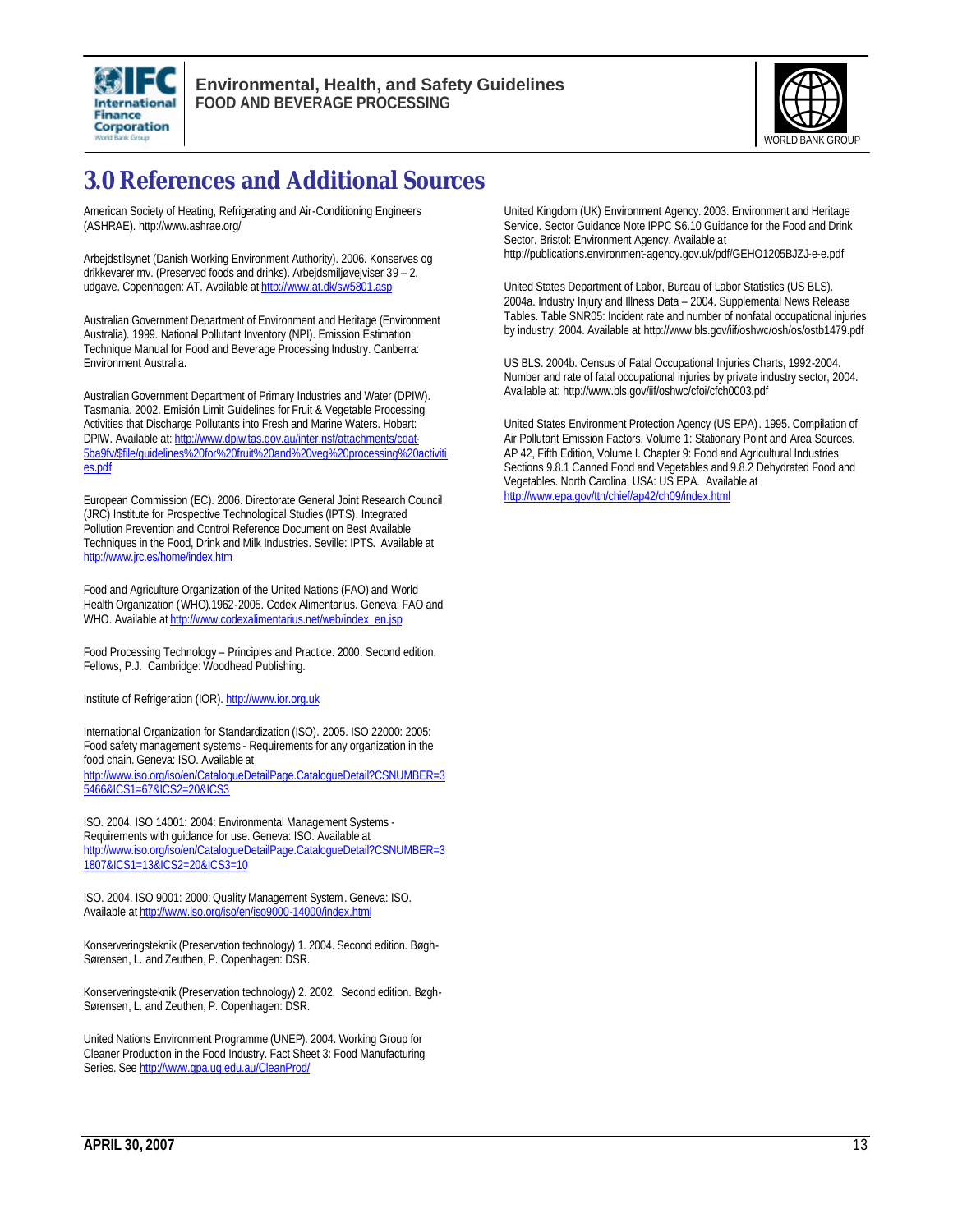



# **Annex A: General Description of Industry Activities**

The food and beverage processing sector covers a wide range of products. Many process steps are common to the manufacture activities of different products. Food and beverage processing plants vary in size and location, and are ideally located in close proximity to fresh water resources. Plant operation is often seasonal reflecting the harvesting of the raw materials, however product lines are unaffected by seasonal variations and take place throughout the year.

Figure 1.0 summarizes the major processes for most food and beverage products from fruit and vegetable sources, though the actual process flow will vary depending on the product and the plant set-up. Figure 2.0 summarizes the major steps for processing of meat products, specifically applicable to cooked ham manufacturing.

#### **Fruit and Vegetable Processing<sup>23</sup>**

Fruit and vegetable production begins with the preparation of the raw food and beverages thorough a variety of methods including cleaning, trimming and peeling to reduce the product to a uniform size before cooking, canning, drying or freezing, as well as pulping and filtration to make soft drinks. The process culminates with the packaging and transport of the final product.

There are two major sub-sectors including fresh packed products and processed products. Processed products involve other unit operations such as cooking, evaporating and drying to provide product diversity and increase shelf-life. Common examples of processed fruit products are canned peaches and pears, dried fruits, jams and jellies, and fruit purees for use in the food industry. Examples of processed vegetable products include canned beans and frozen peas, as well as vacuum

packed beetroot. Typical examples of soft drinks are food and beverage juices and concentrated fruit extracts for dilution with water.

### *Receipt of Raw Materials*

Raw materials are typically delivered in bulk on trucks and are off-loaded directly for processing or for storage (e. g. in silos). Other solid material ingredients may be delivered in bags on pallets. Liquid raw materials and ingredients may be transported in bulk tankers and pumped to storage tanks or delivered in containers on pallets. Solid raw materials are conveyed by belts and elevators.

### *Primary Grading / Screening*

This process stage often covers grading and sorting but its main objective is the assessment of the overall quality of the food using a number of criteria. Solid raw materials should preferably be sorted and graded on the farm in order to minimize the quantity of waste material, organic and non-organic debris, and off-specification product that is transported to the processing plant.

### *Intermediary Storage*

Storage of food and beverages can be required at various stages of the manufacturing process and the storage conditions will be dependent on the product. In general the parameters to be controlled for storage include humidity, temperature, atmospheric conditions, and hygiene.

### *Primary Cleaning*

Primary cleaning removes and separates off-specification material, organic and non-organic debris, metals, and pesticide residues, among other contaminants, from the raw material prior

 $\overline{a}$ <sup>23</sup> This section briefly describes the major manufacturing steps in the food and beverage processing sector and has been adapted from text in the British Environment Agency's Guidance for the Food and Drink Sector, Environmental Agency (2003).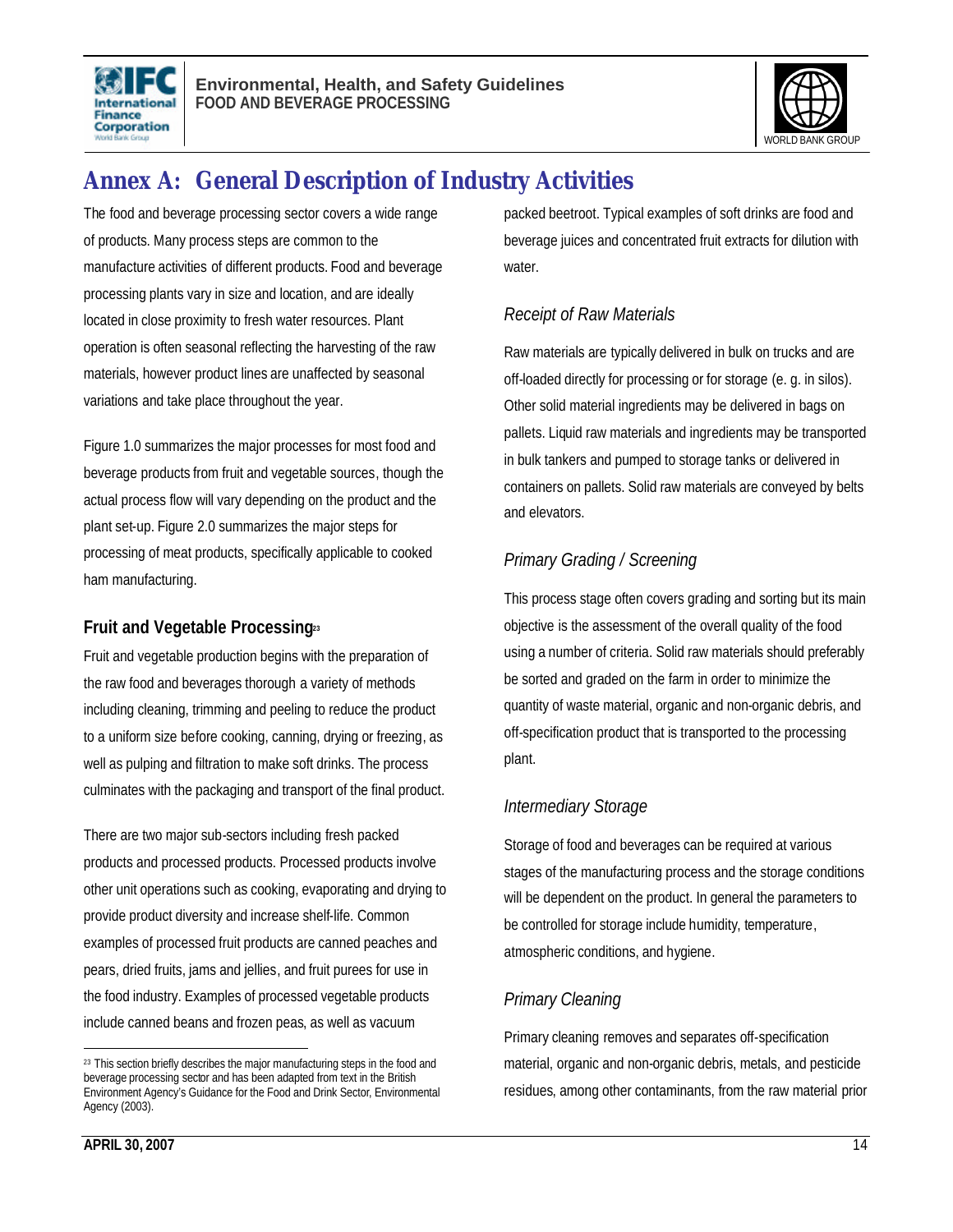



to further processing. The method used depends on the type of materials to be removed and may include the use of water although dry methods are favored for water conservations and wastewater prevention reasons.

When water is used, the raw materials may be sprayed, and then immersed for organic and non-organic debris removal using brushes, shaking, and stirring. The spray water may be chlorinated and detergents may be added to the wash water, which may also be heated to increase cleaning efficiency.

#### *Sorting, Grading and Inspection*

The washed material may be sorted, graded and inspected prior to further processing to ensure uniformity. Sorting is the separation of materials into categories and the main factors are size, shape, weight, and color. Size sorting is typically done using screens and sieves. Shape sorting may be done manually or mechanically and weight sorting is typically used for valuable material such as tropical fruits. Color sorting is performed manually or by use of computer technology whereby the material passes the control point on conveyor belts at high rates and rejected items are blasted away using compressed air.

#### *Product Preparation*

Most raw materials have parts that are inedible and need to be removed in order to make the raw materials uniform and suitable for further processing. In the product preparation phase, the sorted and graded materials are subjected to a variety of processes including trimming (manual or by rotating knives), peeling, and size reduction, as well as mixing, forming, separation and concentration of the food components. Various peeling methods are available including flash steam, flame, knife, abrasion, and caustic.

#### *Product Processing*

Food and beverages can be processed as a single operation or in a combination of several operations. The most common processing methods are through heat application and heat removal. The heat application methods include blanching, pasteurization, heat sterilization, evaporation, and dehydration including heat processing by baking or cooking in oils. Heat removal processing includes chilling, controlled or modified storage and packaging (to reduce the rate of respiration), freezing, and freeze-drying. Other preservation and processing methods include the use of sodium chloride and sugar, food additives, and irradiation.

#### *Packaging*

Products are packed to provide containment, protection, communication, and convenience. Packaging materials typically used in the food and beverage processing sector include flexible polymer materials (e.g. single films and laminates), paper, cardboard and corrugated cardboard, glass, cans, and wooden or polymer boxes.

### **Meat Processing**

If beef, poultry and pork are received frozen, processing involves thawing after arrival to the processing plant using air, water showers, or water immersion techniques. The first two techniques generally require less water consumption than immersion thawing methods. Thawed meat is then cut into retail portions using electric cutting systems. Excess fat and bones can be reprocessed into commercial products such as gelatin, glues, etc. Fresh cuts are refrigerated prior to further processing into preserved meat products, such as sausage, ham, and bacon. Cuts may be ground down and reconstituted into different product shapes using various processing machinery. Preservation techniques include heat, such as cooking (e.g. in water bath, shower, steam, and hot air ovens) and smoking,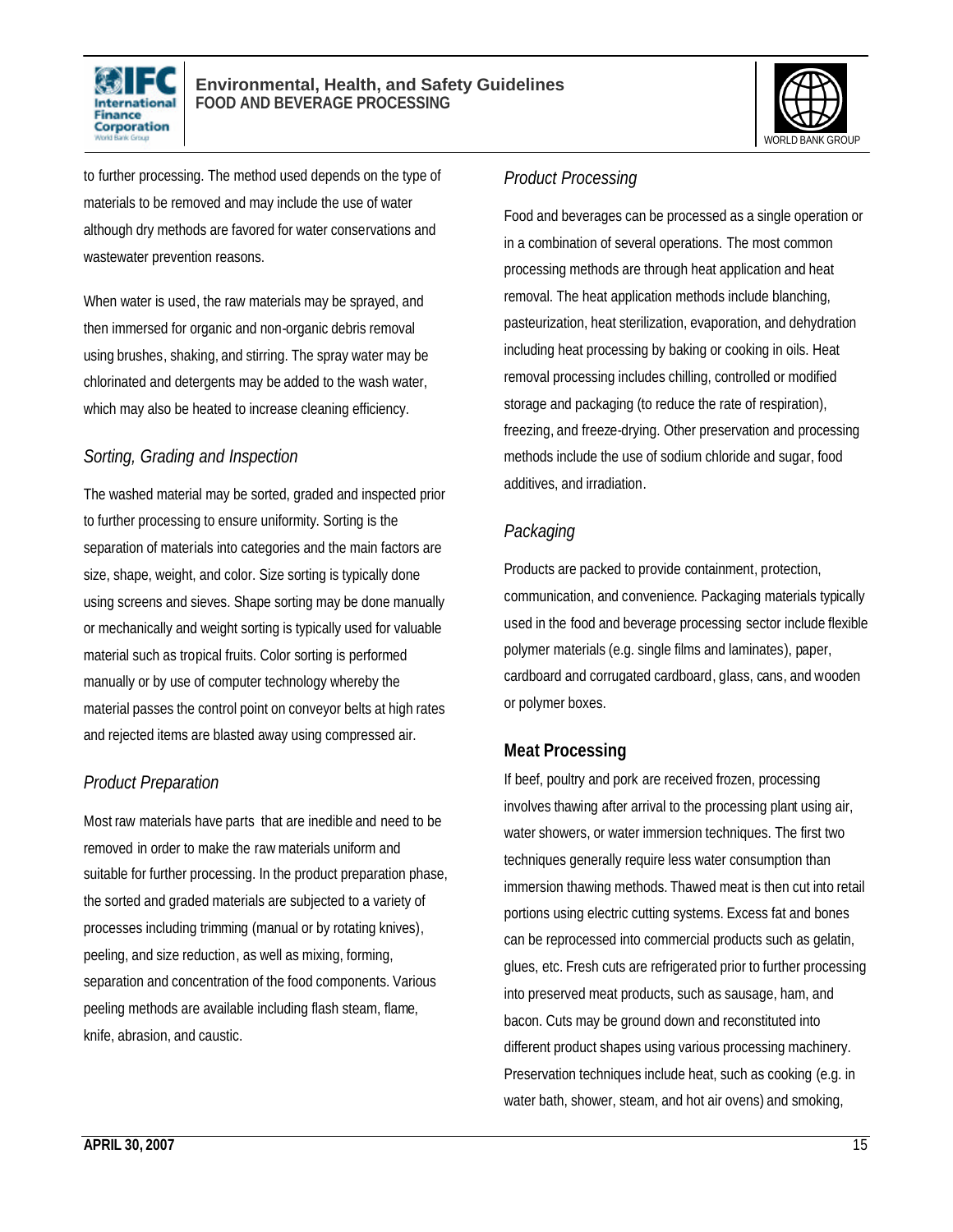



dehydration, fermentation, brining, curing, pickling, and canning. These activities are performed to increase the shelf life of the product. Brining, curing and pickling typically involve injection of a saline solution, followed by a massaging process to ensure mixing of ingredients and product additives. Meats are then inserted into casings to define their shape and size.